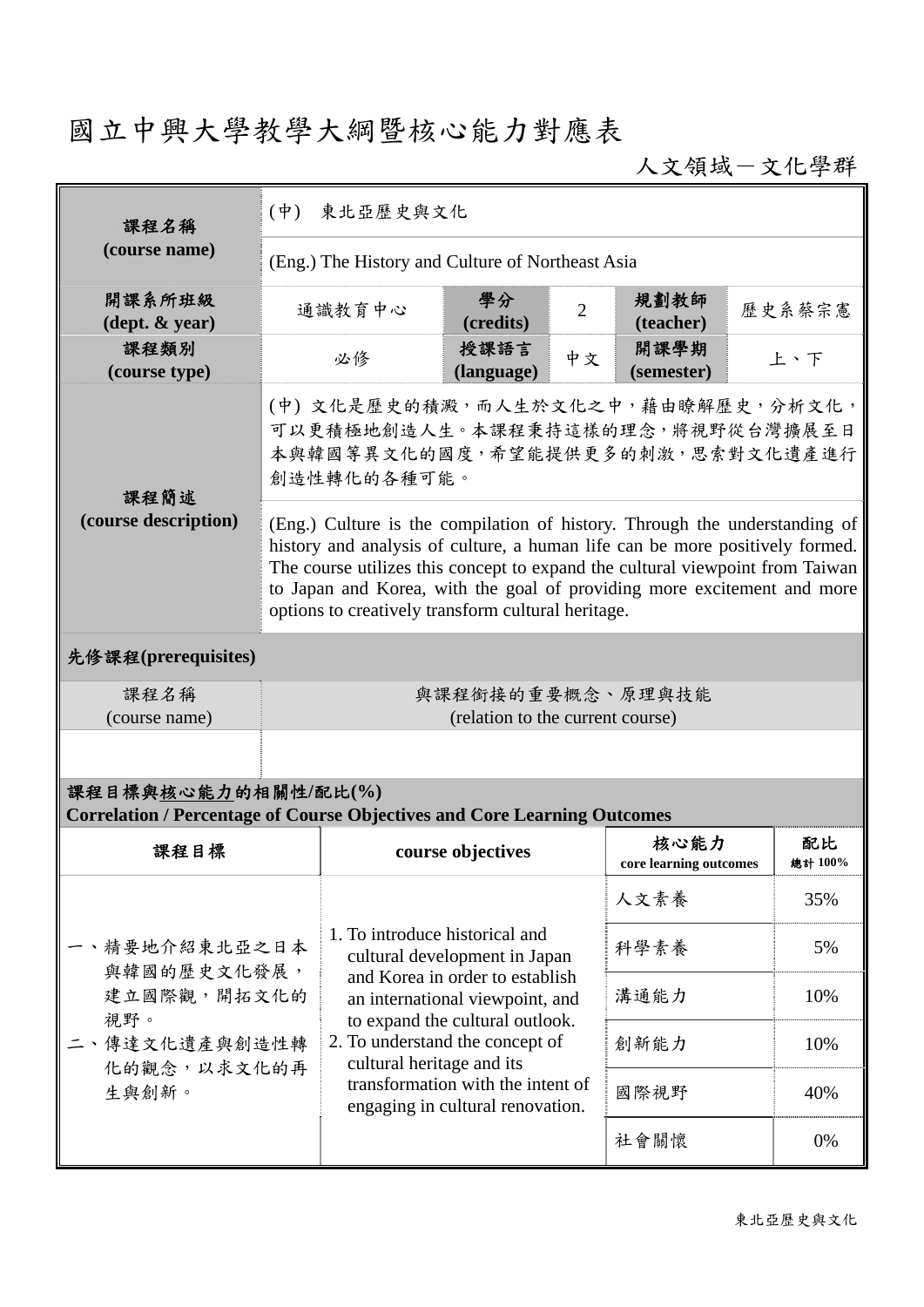## 課程目標之教學方法與評量方式

**Teaching Strategies and Assessment Methods for Course Objectives** 

| 課程目標 | 教學方法        | 評量方式                            |
|------|-------------|---------------------------------|
| 同上段  | 講授<br>討論/報告 | 期中報告 30%<br>期末報告 40%<br>平常表現30% |

## 授課內容(單元名稱與內容、習作**/**考試進度、備註) **(course content and homework/tests schedule)**

- 第 1 週:課程說明與緒論
	- 第一單元:緒論

東北亞的日本和韓國地處亞洲邊陲,長期以來受外來文化影響甚深,然而,它們卻仍能保 有傳統,並創造自身的文化特色。考察兩國的歷史,可以幫助我們更加瞭解它們文化發展的 軌跡。本課程也希望藉由日、韓的例子,談談文化資產的創新與經營。

第 2 週: 異域之眼的歷史與文化觀照

第二單元:日本的歷史與文化

日本自古以來就大量吸收外來文化,從渡來人、遣唐使到明治維新,每一次注入外來文化 後,都使日本文化明顯蛻變,亦更為茁壯。觀察日本的歷史與文化,可以發現有很多值得學 習的地方。

- 第 3 週:早期的日本
- 第 4 週:戰國時代
- 第5週:遣唐使與東亞文化圈
- 第 6 週:幕府時代
- 第 7 週:明治維新
- 第8週:近代日本的發展
- 第 9 週:期中考

第三單元:韓國的歷史與文化

在古代的東亞世界,韓國的前身高麗、新羅、百濟、朝鮮等,都只是夾於中國與日本之間 的小國,他們在外交上採取什麼策略,來與大國斡旋?因為地理位置特殊,它既受中國文化 的影響,又將文化轉輸至日本。韓國為何能在近年迅速崛起,讓我們試著在它的歷史與文化 中尋找答案。

- 第 10 週:早期的朝鮮半島
- 第 11 週:三韓時期
- 第 12 週:新羅的統一
- 第13週:中、日、韓三國的文化交流
- 第14週:近代韓國的發展